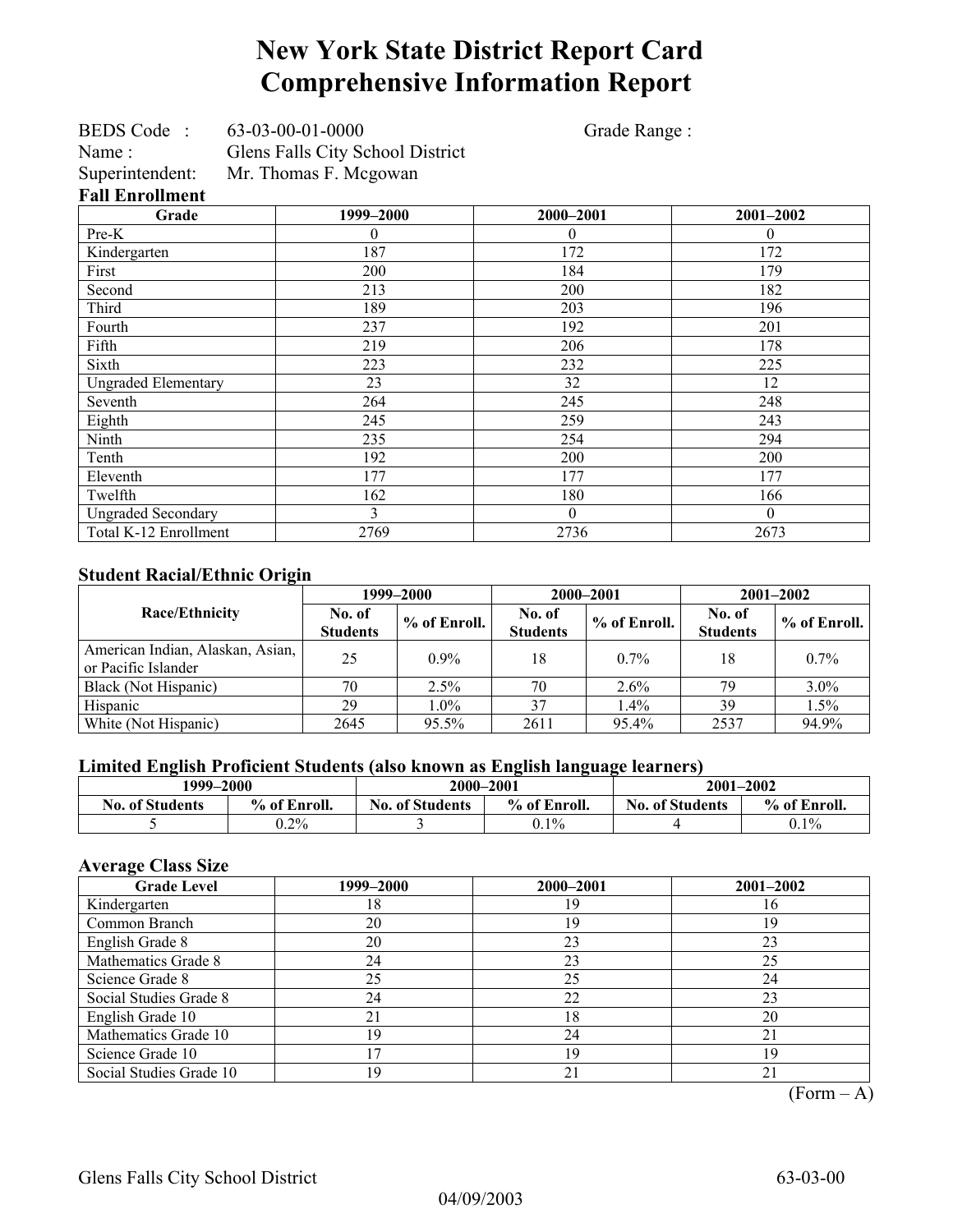#### **District Need to Resource Capacity Category**

| <b>N/RC Category</b> | <b>Description</b>                                                                                 |
|----------------------|----------------------------------------------------------------------------------------------------|
|                      | This is a school district with average student needs in relation to<br>district resource capacity. |

#### **Similar School Group and Description**

| <b>Similar School Group</b> | <b>Description</b> |
|-----------------------------|--------------------|
| NA                          | <b>NA</b>          |

All schools within the same N/RC category are divided into three similar school groups defined by the percentage of students in the school who are eligible for the free-lunch program and/or who are limited English proficient (also known as English language learners).

#### **Attendance and Suspension**

|                               | 1998–1999       |         |                 | 1999–2000 | 2000-2001       |         |
|-------------------------------|-----------------|---------|-----------------|-----------|-----------------|---------|
|                               | No. of          | $%$ of  | No. of          | $%$ of    | No. of          | $%$ of  |
|                               | <b>Students</b> | Enroll. | <b>Students</b> | Enroll.   | <b>Students</b> | Enroll. |
| <b>Annual Attendance Rate</b> |                 | 95.0%   |                 | 95.0%     |                 | 94.4%   |
| <b>Student Suspensions</b>    | 160             | 5.8%    | 153             | 5.5%      | 102             | 3.7%    |

### **Student Socioeconomic and Stability Indicators**

### **(Percent of Enrollment)**

|                          | 1999–2000 | 2000-2001 | $2001 - 2002$ |
|--------------------------|-----------|-----------|---------------|
| <b>Free Lunch</b>        | 19.9%     | 19.3%     | 18.0%         |
| <b>Reduced Lunch</b>     | 5.6%      | 5.7%      | $5.1\%$       |
| <b>Public Assistance</b> | NA        | NA        | NA            |
| <b>Student Stability</b> | NA        | NA        | NA            |

#### **Staff Counts**

| $\sim$ $\sim$                         |               |  |  |  |  |
|---------------------------------------|---------------|--|--|--|--|
| <b>Staff</b>                          | $2001 - 2002$ |  |  |  |  |
| <b>Total Teachers</b>                 | 209           |  |  |  |  |
| <b>Total Other Professional Staff</b> | 39            |  |  |  |  |
| <b>Total Paraprofessionals</b>        | 62            |  |  |  |  |
| Teaching out of Certification*        |               |  |  |  |  |
| Teachers with Temporary Licenses      |               |  |  |  |  |
|                                       |               |  |  |  |  |

\*Teaching out of certification more than on an incidental basis. Teachers with temporary licenses are also counted as teaching out of certification.

 $(Form - B)$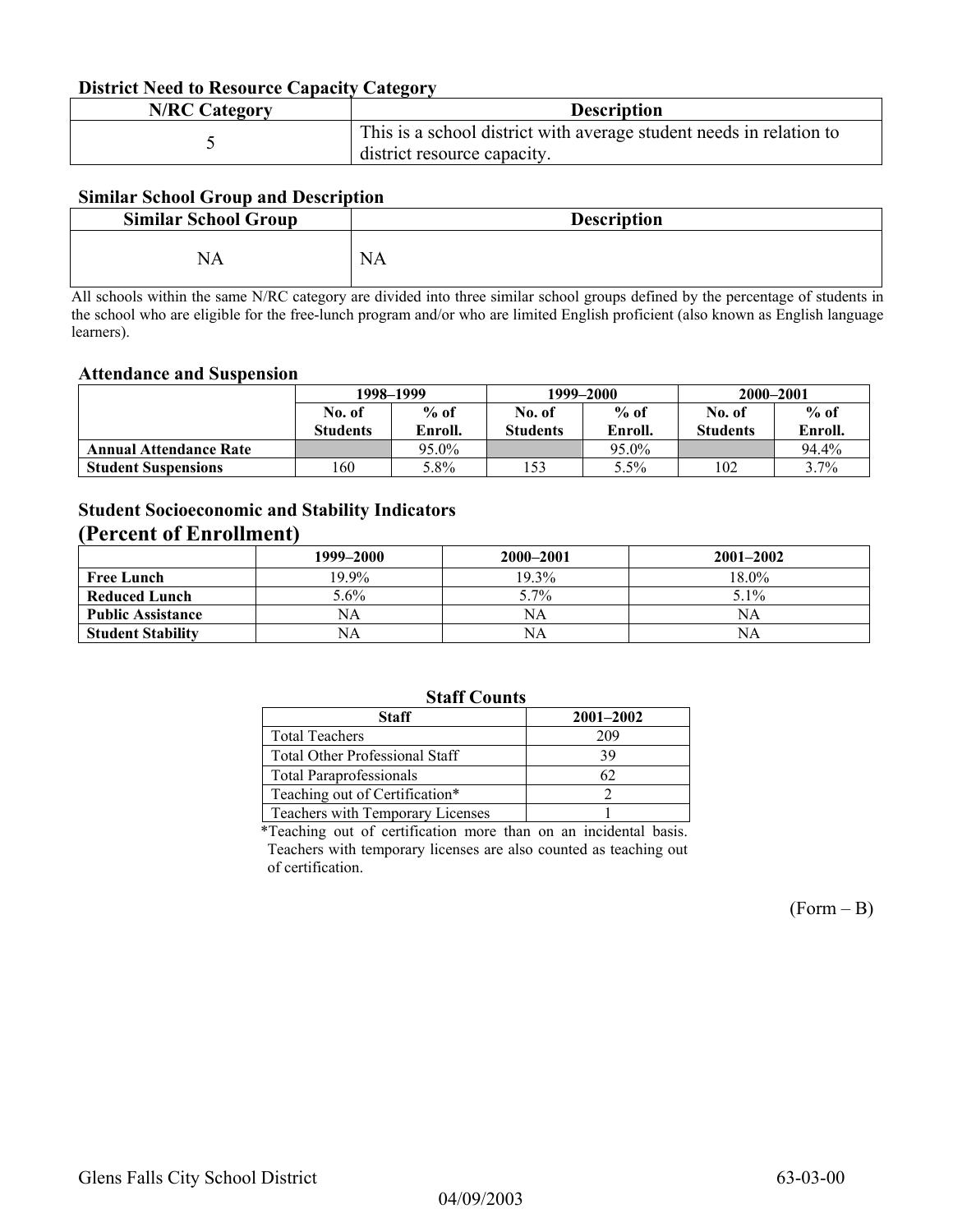## **High School Graduates and Noncompleters**

|                                      | men senoor Graaaates Larming regents Dipromas<br>1999–2000 |                                   |                                                    |                | 2000-2001                         |                                                    | $2001 - 2002$  |                                   |                                                    |
|--------------------------------------|------------------------------------------------------------|-----------------------------------|----------------------------------------------------|----------------|-----------------------------------|----------------------------------------------------|----------------|-----------------------------------|----------------------------------------------------|
|                                      | <b>Total</b><br>Grads                                      | <b>Regents</b><br><b>Diplomas</b> | $\frac{6}{9}$<br><b>Regents</b><br><b>Diplomas</b> | Total<br>Grads | <b>Regents</b><br><b>Diplomas</b> | $\frac{0}{0}$<br><b>Regents</b><br><b>Diplomas</b> | Total<br>Grads | <b>Regents</b><br><b>Diplomas</b> | $\frac{6}{9}$<br><b>Regents</b><br><b>Diplomas</b> |
| General<br>Education                 | 130                                                        | 88                                | 68%                                                | 148            | 83                                | 56%                                                | 134            | 89                                | 66%                                                |
| Students with<br><b>Disabilities</b> | 8                                                          |                                   | $0\%$                                              | 9              |                                   | 11%                                                | 13             |                                   | 15%                                                |
| All Students                         | 138                                                        | 88                                | 64%                                                | 157            | 84                                | 54%                                                | 147            | 91                                | 62%                                                |

#### **High School Graduates Earning Regents Diplomas\***

\*Only students awarded local diplomas (including local diplomas with Regents endorsements) are counted as high school graduates. Data reported for the 1999–2000 and 2000–2001 school years include August, January, and June graduates. Data reported for the 2001–2002 school year include only January and June graduates.

#### **Distribution of 2001–2002 Graduates (All Students)**

|               | To 4-vear<br>College | To 2-vear<br>College | <b>To Other Post-</b><br>Secondary | To the Military | Emplovment | Other |
|---------------|----------------------|----------------------|------------------------------------|-----------------|------------|-------|
| <b>Number</b> |                      | 56                   |                                    |                 |            |       |
| Percent       | 48%                  | 38%                  | $0\%$                              | 5%              | 5%         | 3%    |

#### **Number of High School Completers with Disabilities in 2001–2002**

| Graduates*<br>'a) | <b>Regents</b><br><b>Diplomas</b><br>Ъ) | <b>IEP Diplomas</b><br>or Certificates<br>c | All 2001-2002<br><b>Completers</b><br>$(a+c)$ |
|-------------------|-----------------------------------------|---------------------------------------------|-----------------------------------------------|
|                   |                                         |                                             |                                               |

\*Local Diplomas (including local diplomas with Regents endorsements)

#### **High School Noncompletion Rates**

|                     |                            |                 | 1999-2000 | 2000-2001       |         | $2001 - 2002$   |         |
|---------------------|----------------------------|-----------------|-----------|-----------------|---------|-----------------|---------|
|                     |                            | No. of          | $%$ of    | No. of          | $%$ of  | No. of          | $%$ of  |
|                     |                            | <b>Students</b> | Enroll.   | <b>Students</b> | Enroll. | <b>Students</b> | Enroll. |
| General-            | Dropped Out                |                 |           |                 |         | 9               | $1.1\%$ |
| <b>Education</b>    | Entered GED Program*       |                 |           |                 |         | 2               | $0.2\%$ |
| <b>Students</b>     | <b>Total Noncompleters</b> |                 |           |                 |         | 11              | $1.3\%$ |
| <b>Students</b>     | Dropped Out                |                 |           |                 |         | г,              | $0.8\%$ |
| with                | Entered GED Program*       |                 |           |                 |         | 4               | $0.5\%$ |
| <b>Disabilities</b> | <b>Total Noncompleters</b> |                 |           |                 |         | 11              | $1.3\%$ |
| All                 | Dropped Out                |                 | 1.4%      | h               | $0.7\%$ | 16              | $1.9\%$ |
| <b>Students</b>     | Entered GED Program*       | 8               | $1.0\%$   | 29              | $3.6\%$ | $\mathfrak b$   | $0.7\%$ |
|                     | <b>Total Noncompleters</b> | 19              | 2.5%      | 35              | $4.3\%$ | 22              | $2.6\%$ |

\*The number and percentage of students who left K-12, diploma-bound systems and entered an alternative program leading to a high school equivalency diploma.

 $(Form - C)$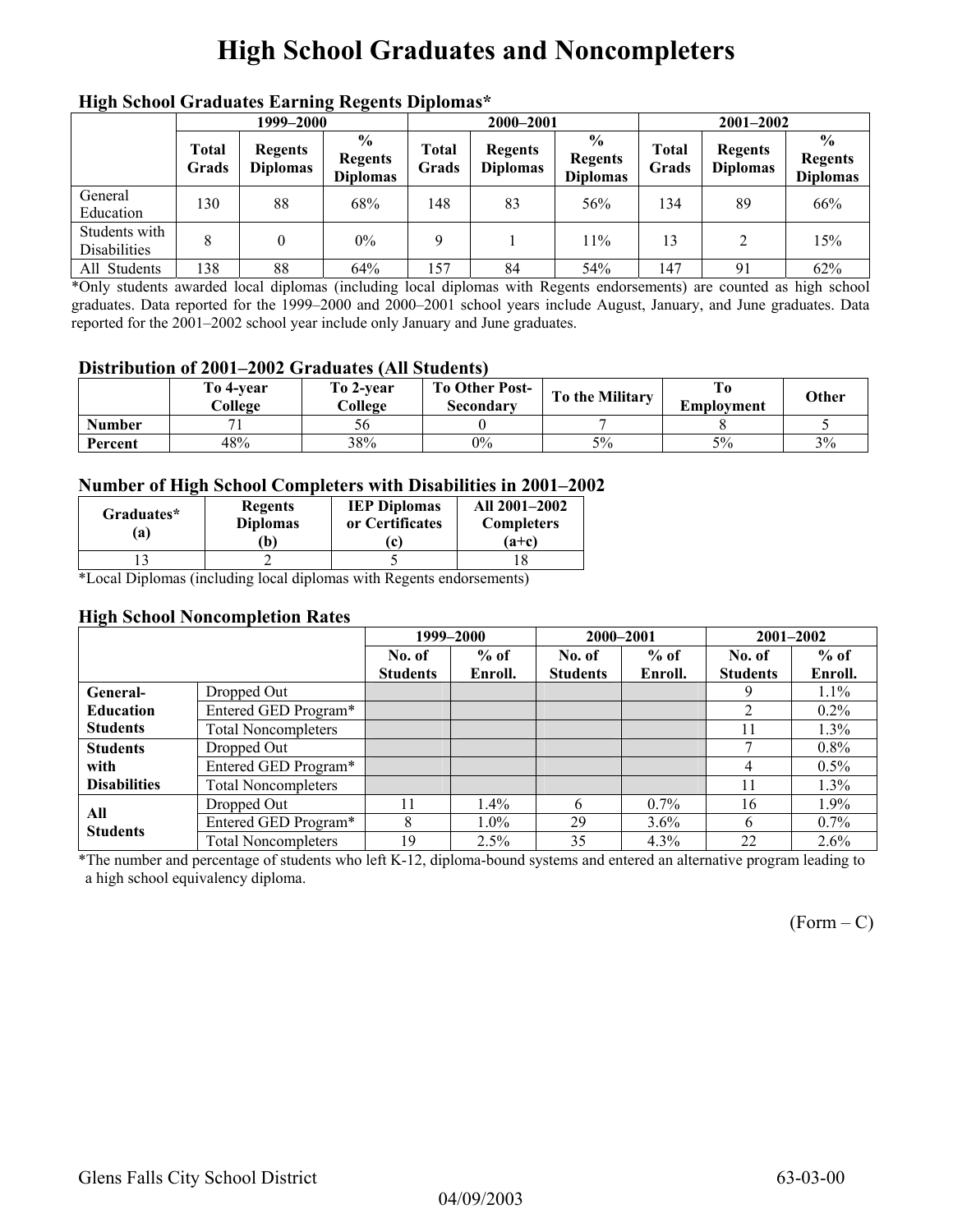# **Second Language Proficiency Examinations**

### **General-Education Students**

| <b>Test</b> | 1999-2000         |           |                   | 2000-2001 | $2001 - 2002$     |           |  |
|-------------|-------------------|-----------|-------------------|-----------|-------------------|-----------|--|
|             | <b>No. Tested</b> | % Passing | <b>No. Tested</b> | % Passing | <b>No. Tested</b> | % Passing |  |
| French      |                   | 0%        | 92                | 85%       | 68                | 74%       |  |
| German      |                   | $0\%$     |                   | 0%        |                   | $0\%$     |  |
| Italian     |                   | $0\%$     |                   | 0%        |                   | $0\%$     |  |
| Latin       |                   | $0\%$     |                   | $0\%$     |                   | $0\%$     |  |
| Spanish     |                   | $0\%$     |                   | 89%       | 100               | 89%       |  |

#### **Students with Disabilities**

| <b>Test</b> | 1999–2000         |           |                   | 2000-2001 | $2001 - 2002$     |           |  |
|-------------|-------------------|-----------|-------------------|-----------|-------------------|-----------|--|
|             | <b>No. Tested</b> | % Passing | <b>No. Tested</b> | % Passing | <b>No. Tested</b> | % Passing |  |
| French      |                   | $0\%$     |                   |           |                   | $0\%$     |  |
| German      |                   | $0\%$     |                   | $0\%$     |                   | $0\%$     |  |
| Italian     |                   | $0\%$     |                   | $0\%$     |                   | 0%        |  |
| Latin       |                   | $0\%$     |                   | $0\%$     |                   | $0\%$     |  |
| Spanish     |                   | $0\%$     |                   |           |                   | $0\%$     |  |

(Form – D)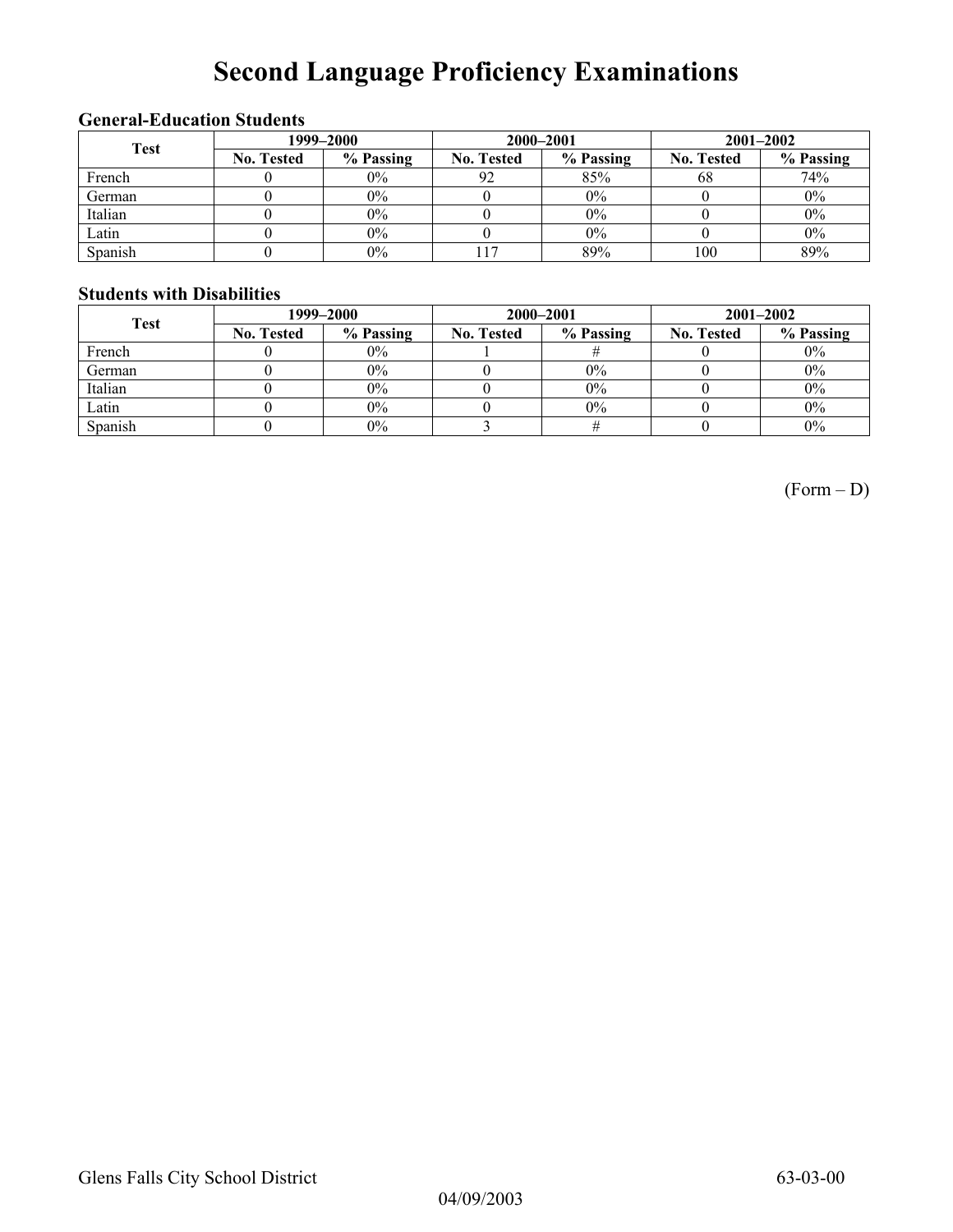# **Regents Competency Tests**

### **General-Education Students**

| <b>Test</b>       | 1999–2000         |           |                   | 2000-2001 | $2001 - 2002$     |           |  |
|-------------------|-------------------|-----------|-------------------|-----------|-------------------|-----------|--|
|                   | <b>No. Tested</b> | % Passing | <b>No. Tested</b> | % Passing | <b>No. Tested</b> | % Passing |  |
| Mathematics       |                   | $0\%$     |                   |           |                   | 100%      |  |
| Science           |                   | 83%       |                   | 83%       |                   |           |  |
| Reading           |                   | $0\%$     |                   | 0%        |                   |           |  |
| Writing           |                   | $0\%$     |                   | $0\%$     |                   |           |  |
| Global Studies    |                   |           |                   |           |                   | $0\%$     |  |
| U.S. Hist & Gov't |                   |           |                   | 71%       |                   | $0\%$     |  |

#### **Students with Disabilities**

| <b>Test</b>        | 1999–2000         |           |                   | 2000-2001 | $2001 - 2002$     |           |  |
|--------------------|-------------------|-----------|-------------------|-----------|-------------------|-----------|--|
|                    | <b>No. Tested</b> | % Passing | <b>No. Tested</b> | % Passing | <b>No. Tested</b> | % Passing |  |
| <b>Mathematics</b> |                   | 24%       |                   | $100\%$   |                   |           |  |
| Science            |                   |           |                   | $0\%$     |                   | $0\%$     |  |
| Reading            |                   |           |                   | $0\%$     |                   |           |  |
| Writing            |                   |           |                   | 0%        |                   |           |  |
| Global Studies     |                   |           |                   |           |                   | $0\%$     |  |
| U.S. Hist & Gov't  |                   |           |                   |           |                   |           |  |

 $(Form - E)$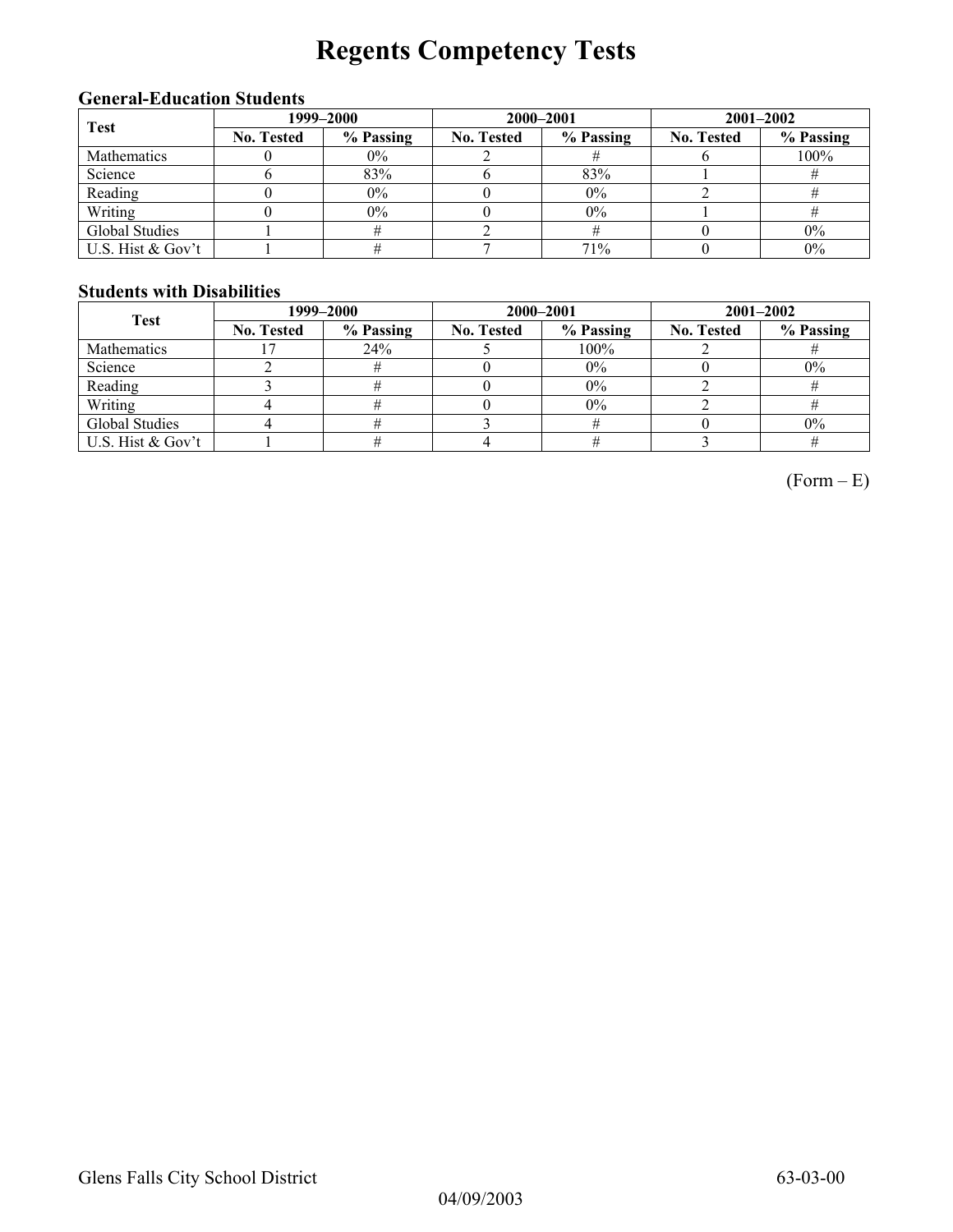| <b>All Students</b>                                               |                 |                                                        |                 |                  | <b>Students with Disabilities</b> |                 |  |  |
|-------------------------------------------------------------------|-----------------|--------------------------------------------------------|-----------------|------------------|-----------------------------------|-----------------|--|--|
|                                                                   | 2000            | 2001                                                   | 2002            | 2000             | 2001                              | 2002            |  |  |
|                                                                   |                 | <b>Comprehensive English</b>                           |                 |                  |                                   |                 |  |  |
| Number Tested                                                     | 167             | 157                                                    | 163             | 13               | 13                                | 12              |  |  |
| Number Scoring 55-100                                             | 165             | 153                                                    | 158             | 12               | 10                                | 8               |  |  |
| Number Scoring 65-100                                             | 147             | 143                                                    | 152             | $\overline{4}$   | 5                                 | 6               |  |  |
| Number Scoring 85-100                                             | 12              | 45                                                     | 85              | $\mathbf{0}$     | $\mathbf{0}$                      | $\mathbf{0}$    |  |  |
| Percentage of Tested Scoring 55-100                               | 99%             | 97%                                                    | 97%             | 92%              | 77%                               | 67%             |  |  |
| Percentage of Tested Scoring 65-100                               | 88%             | 91%                                                    | 93%             | 31%              | 38%                               | 50%             |  |  |
| Percentage of Tested Scoring 85-100                               | 7%              | 29%                                                    | 52%             | $0\%$            | $0\%$                             | $0\%$           |  |  |
| Sequential Mathematics, Course I (last administered January 2002) |                 |                                                        |                 |                  |                                   |                 |  |  |
| Number Tested                                                     | 168             | 175                                                    | $\overline{2}$  | $\overline{c}$   | 5                                 | 1               |  |  |
| Number Scoring 55-100                                             | 157             | $\overline{163}$                                       | $\#$            | $\#$             | $\overline{4}$                    | #               |  |  |
| Number Scoring 65-100                                             | 147             | 146                                                    | $\overline{\#}$ | $\overline{\#}$  | 3                                 | $\#$            |  |  |
| Number Scoring 85-100                                             | 87              | 62                                                     | $\overline{\#}$ | $\#$             | $\mathbf{0}$                      | $\overline{\#}$ |  |  |
| Percentage of Tested Scoring 55-100                               | 93%             | 93%                                                    | $\#$            | $\#$             | 80%                               | $\#$            |  |  |
| Percentage of Tested Scoring 65-100                               | 88%             | 83%                                                    | $\#$            | $\#$             | 60%                               | $\#$            |  |  |
| Percentage of Tested Scoring 85-100                               | 52%             | 35%                                                    | $\overline{\#}$ | #                | $0\%$                             | $\overline{\#}$ |  |  |
| <b>Mathematics A</b>                                              |                 |                                                        |                 |                  |                                   |                 |  |  |
| Number Tested                                                     | 52              | 44                                                     | 36              | 12               | 9                                 | 12              |  |  |
| Number Scoring 55-100                                             | 32              | 18                                                     | 20              | 3                | 1                                 | $\overline{4}$  |  |  |
| Number Scoring 65-100                                             | 19              | $\overline{5}$                                         | 6               | $\mathbf{1}$     | $\mathbf{1}$                      | $\mathbf{0}$    |  |  |
| Number Scoring 85-100                                             | $\overline{0}$  | $\mathbf{0}$                                           | $\mathbf{0}$    | $\boldsymbol{0}$ | $\overline{0}$                    | $\overline{0}$  |  |  |
| Percentage of Tested Scoring 55-100                               | 62%             | 41%                                                    | 56%             | 25%              | 11%                               | 33%             |  |  |
| Percentage of Tested Scoring 65-100                               | 37%             | 11%                                                    | 17%             | $8\%$            | 11%                               | $0\%$           |  |  |
| Percentage of Tested Scoring 85-100                               | 0%              | 0%                                                     | 0%              | $0\%$            | $0\%$                             | $0\%$           |  |  |
|                                                                   |                 | <b>Global Studies (last administered January 2000)</b> |                 |                  |                                   |                 |  |  |
| Number Tested                                                     | 4               |                                                        |                 | 1                |                                   |                 |  |  |
| Number Scoring 55-100                                             | $\#$            |                                                        |                 | $\#$             |                                   |                 |  |  |
| Number Scoring 65-100                                             | $\#$            |                                                        |                 | $\#$             |                                   |                 |  |  |
| Number Scoring 85-100                                             | #               |                                                        |                 | $\#$             |                                   |                 |  |  |
| Percentage of Tested Scoring 55-100                               | #               |                                                        |                 | $\#$             |                                   |                 |  |  |
| Percentage of Tested Scoring 65-100                               | #               |                                                        |                 | $\#$             |                                   |                 |  |  |
| Percentage of Tested Scoring 85-100                               | $\overline{\#}$ |                                                        |                 | #                |                                   |                 |  |  |
| Global History and Geography (first administered June 2000)       |                 |                                                        |                 |                  |                                   |                 |  |  |
| Number Tested                                                     | 165             | 186                                                    | 176             | 11               | 12                                | 17              |  |  |
| Number Scoring 55-100                                             | 159             | 183                                                    | 169             | 9                | 10                                | 14              |  |  |
| Number Scoring 65-100                                             | 142             | 172                                                    | 157             | $\overline{6}$   | 10                                | $\overline{11}$ |  |  |
| Number Scoring 85-100                                             | $\overline{51}$ | 77                                                     | $\overline{51}$ | $\overline{0}$   | $\overline{0}$                    | $\overline{2}$  |  |  |
| Percentage of Tested Scoring 55-100                               | 96%             | 98%                                                    | 96%             | 82%              | 83%                               | 82%             |  |  |
| Percentage of Tested Scoring 65-100                               | 86%             | 92%                                                    | 89%             | 55%              | 83%                               | 65%             |  |  |
| Percentage of Tested Scoring 85-100                               | 31%             | 41%                                                    | 29%             | $0\%$            | $0\%$                             | 12%             |  |  |

 $(Form - F)$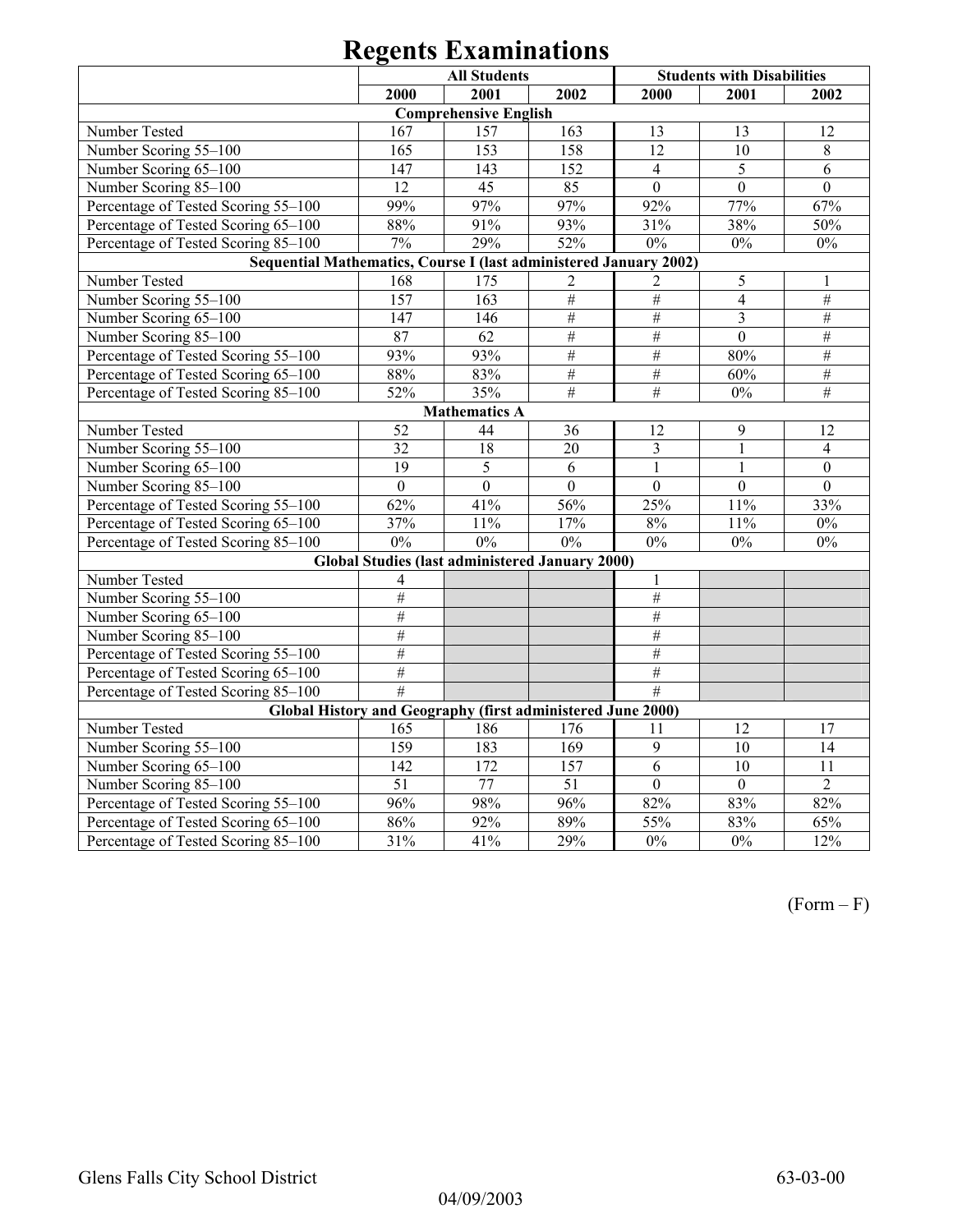|                                                               | <b>All Students</b> |                                                   |      | <b>Students with Disabilities</b> |                  |                |
|---------------------------------------------------------------|---------------------|---------------------------------------------------|------|-----------------------------------|------------------|----------------|
|                                                               | 2000                | 2001                                              | 2002 | 2000                              | 2001             | 2002           |
| U.S. History and Government (last administered January 2001)  |                     |                                                   |      |                                   |                  |                |
| Number Tested                                                 | 160                 | 9                                                 |      | 17                                | $\boldsymbol{0}$ |                |
| Number Scoring 55-100                                         | 139                 | 9                                                 |      | 12                                | $\boldsymbol{0}$ |                |
| Number Scoring 65-100                                         | 116                 | $\overline{5}$                                    |      | $\overline{8}$                    | $\mathbf{0}$     |                |
| Number Scoring 85-100                                         | 47                  |                                                   |      | 1                                 | $\theta$         |                |
| Percentage of Tested Scoring 55-100                           | 87%                 | 100%                                              |      | 71%                               | $0\%$            |                |
| Percentage of Tested Scoring 65-100                           | 72%                 | 56%                                               |      | 47%                               | $0\%$            |                |
| Percentage of Tested Scoring 85-100                           | 29%                 | 11%                                               |      | 6%                                | $0\%$            |                |
| U.S. History and Government (first administered June 2001)    |                     |                                                   |      |                                   |                  |                |
| Number Tested                                                 |                     | 148                                               | 169  |                                   | 10               | 12             |
| Number Scoring 55-100                                         |                     | 138                                               | 163  |                                   | 6                | 9              |
| Number Scoring 65-100                                         |                     | 129                                               | 149  |                                   | 3                | 5              |
| Number Scoring 85-100                                         |                     | 61                                                | 50   |                                   |                  | $\overline{2}$ |
| Percentage of Tested Scoring 55-100                           |                     | 93%                                               | 96%  |                                   | 60%              | 75%            |
| Percentage of Tested Scoring 65-100                           |                     | 87%                                               | 88%  |                                   | 30%              | 42%            |
| Percentage of Tested Scoring 85-100                           |                     | 41%                                               | 30%  |                                   | 10%              | 17%            |
|                                                               |                     | Living Environment (first administered June 2001) |      |                                   |                  |                |
| Number Tested                                                 |                     | 156                                               | 174  |                                   | 6                | 12             |
| Number Scoring 55-100                                         |                     | 153                                               | 172  |                                   | 5                | 11             |
| Number Scoring 65-100                                         |                     | 148                                               | 169  |                                   | 5                | 10             |
| Number Scoring 85-100                                         |                     | 50                                                | 51   |                                   | $\theta$         |                |
| Percentage of Tested Scoring 55-100                           |                     | 98%                                               | 99%  |                                   | 83%              | 92%            |
| Percentage of Tested Scoring 65-100                           |                     | 95%                                               | 97%  |                                   | 83%              | 83%            |
| Percentage of Tested Scoring 85-100                           |                     | 32%                                               | 29%  |                                   | $0\%$            | 8%             |
| Physical Setting/Earth Science (first administered June 2001) |                     |                                                   |      |                                   |                  |                |
| Number Tested                                                 |                     | 144                                               | 129  |                                   | 23               | 10             |
| Number Scoring 55-100                                         |                     | 136                                               | 128  |                                   | 21               | 10             |
| Number Scoring 65-100                                         |                     | 124                                               | 123  |                                   | 20               | $\overline{8}$ |
| Number Scoring 85-100                                         |                     | 58                                                | 52   |                                   | 3                | $\overline{2}$ |
| Percentage of Tested Scoring 55-100                           |                     | 94%                                               | 99%  |                                   | 91%              | 100%           |
| Percentage of Tested Scoring 65-100                           |                     | 86%                                               | 95%  |                                   | 87%              | 80%            |
| Percentage of Tested Scoring 85-100                           |                     | 40%                                               | 40%  |                                   | 13%              | 20%            |

 $(Form - G)$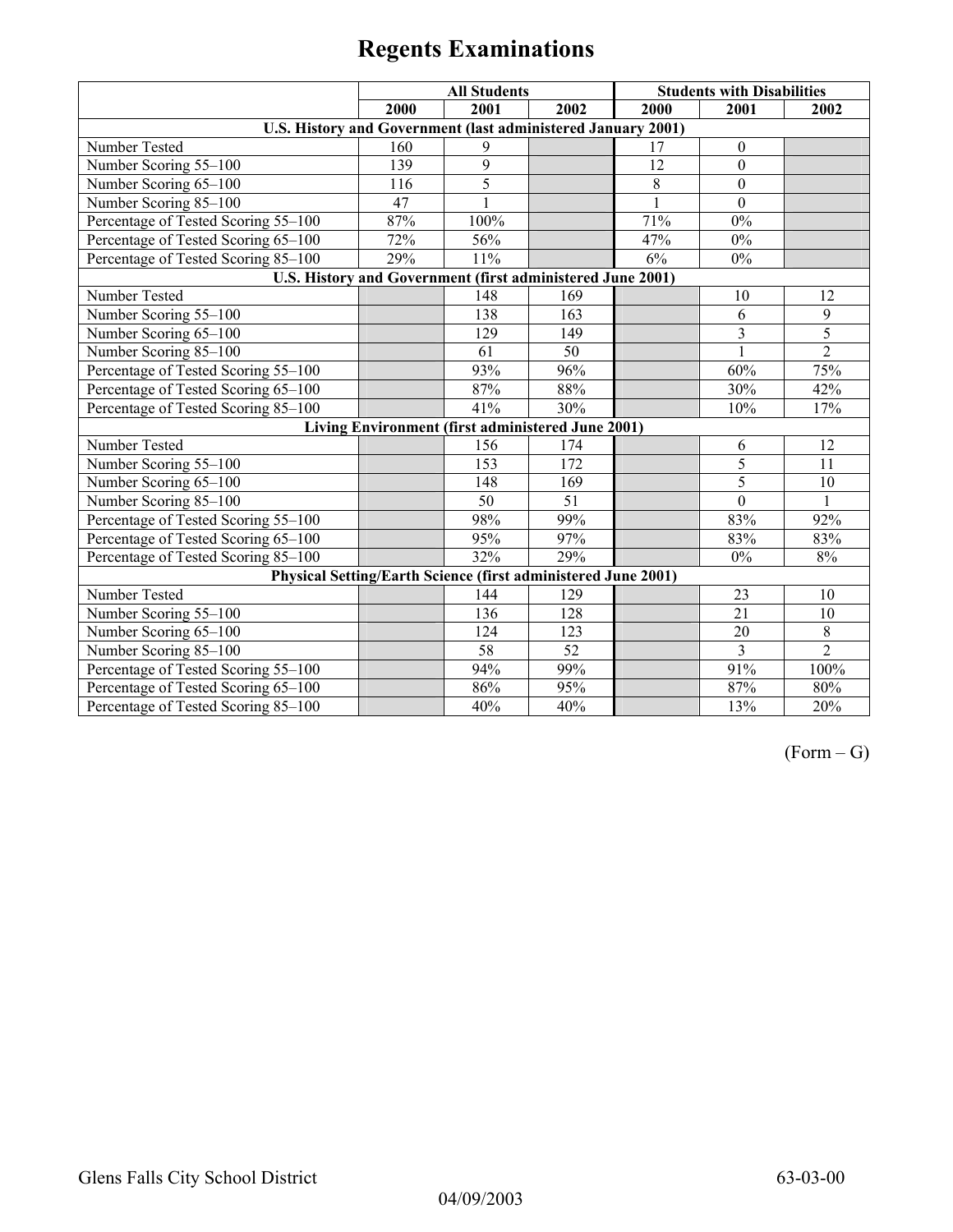## **Average Grade Enrollment**

#### **All Students**

| Year | Grade 9<br>Enrollment<br>(June) | Grade 10<br><b>Enrollment</b><br>(June) | Grade 11<br><b>Enrollment</b><br>(June) | Grade 12<br><b>Enrollment</b><br>(June) | AGE* |
|------|---------------------------------|-----------------------------------------|-----------------------------------------|-----------------------------------------|------|
| 2000 | 239                             | 191                                     | 176                                     | 158                                     | 191  |
| 2001 | 228                             | 186                                     | 158                                     | 172                                     | 186  |
| 2002 | 284                             | 192                                     | 167                                     | 152                                     | 199  |

\*In schools with no grade 9–12 enrollment, AGE is the grade 8 enrollment as reported through LEAP.

#### **Students with Disabilities**

| Year | Grade 9<br><b>Enrollment</b><br>(June) | <b>Grade 10</b><br><b>Enrollment</b><br>(June) | Grade 11<br><b>Enrollment</b><br>(June) | Grade 12<br><b>Enrollment</b><br>(June) | AGE* |
|------|----------------------------------------|------------------------------------------------|-----------------------------------------|-----------------------------------------|------|
| 2000 | 37                                     | 30                                             | 26                                      | 24                                      | 29   |
| 2001 | 50                                     | Э.                                             | 25                                      | 28                                      | 35   |
| 2002 | 41                                     | 25                                             | 16                                      | 18                                      | 25   |

\*In schools with no grade 9–12 enrollment, AGE is the grade 8 enrollment as reported through LEAP.

(Form – H)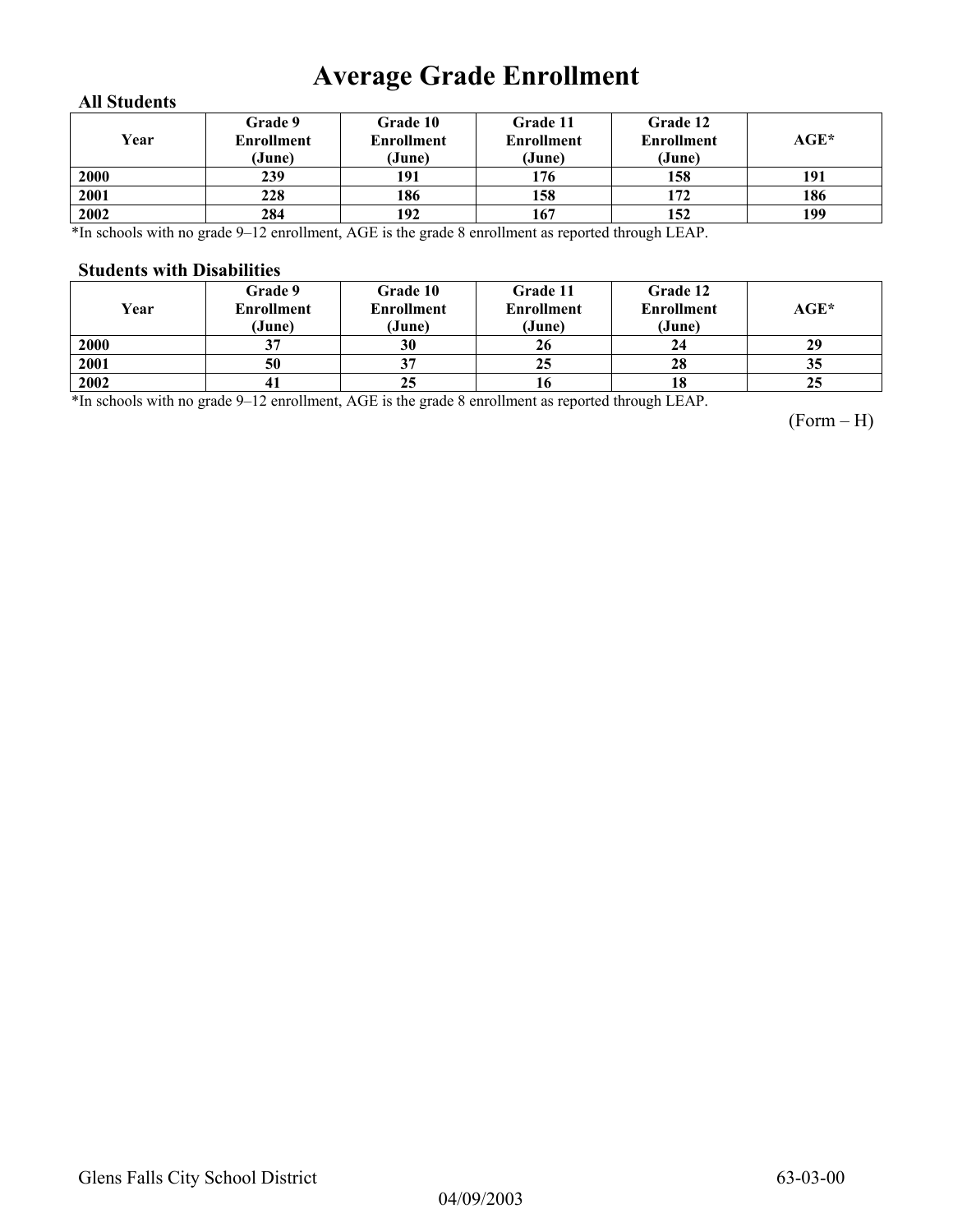|                                       | <b>All Students</b> |                              |                  | <b>Students with Disabilities</b> |                  |                  |  |  |
|---------------------------------------|---------------------|------------------------------|------------------|-----------------------------------|------------------|------------------|--|--|
|                                       | 2000                | 2001                         | 2002             | 2000                              | 2001             | 2002             |  |  |
| <b>Average Grade Enrollment (AGE)</b> | 191                 | 186                          | 199              | $\overline{29}$                   | $\overline{35}$  | $\overline{25}$  |  |  |
| <b>Comprehensive French</b>           |                     |                              |                  |                                   |                  |                  |  |  |
| Number Tested                         | 41                  | 68                           | 58               | 1                                 | $\mathbf{0}$     | 1                |  |  |
| Number Scoring 55-100                 | 41                  | 64                           | $\overline{56}$  | #                                 | $\mathbf{0}$     | $\overline{\#}$  |  |  |
| Number Scoring 65-100                 | $\overline{38}$     | $\overline{63}$              | $\overline{55}$  | $#$                               | $\overline{0}$   | $#$              |  |  |
| Number Scoring 85-100                 | 13                  | 20                           | 10               | $\#$                              | $\boldsymbol{0}$ | $\#$             |  |  |
| Percentage of AGE Tested              | 21%                 | 37%                          | 29%              | $\#$                              | 0%               | $\#$             |  |  |
| Percentage of AGE Scoring 55-100      | 21%                 | 34%                          | 28%              | $\#$                              | 0%               | $\#$             |  |  |
| Percentage of AGE Scoring 65-100      | 20%                 | 34%                          | 28%              | $\#$                              | $0\%$            | $\#$             |  |  |
| Percentage of AGE Scoring 85-100      | $7\%$               | 11%                          | $5\%$            | $#$                               | $0\%$            | $\overline{\#}$  |  |  |
| Percentage of Tested Scoring 65-100   | 93%                 | 93%                          | 95%              | #                                 | 0%               | #                |  |  |
|                                       |                     | <b>Comprehensive Italian</b> |                  |                                   |                  |                  |  |  |
| Number Tested                         | $\theta$            | $\boldsymbol{0}$             | $\boldsymbol{0}$ | $\theta$                          | $\theta$         | $\mathbf{0}$     |  |  |
| Number Scoring 55-100                 | $\mathbf{0}$        | $\overline{0}$               | $\overline{0}$   | $\overline{0}$                    | $\overline{0}$   | $\boldsymbol{0}$ |  |  |
| Number Scoring 65-100                 | $\overline{0}$      | $\overline{0}$               | $\overline{0}$   | $\overline{0}$                    | $\overline{0}$   | $\mathbf{0}$     |  |  |
| Number Scoring 85-100                 | $\mathbf{0}$        | $\mathbf{0}$                 | $\boldsymbol{0}$ | $\overline{0}$                    | $\mathbf{0}$     | $\boldsymbol{0}$ |  |  |
| Percentage of AGE Tested              | $0\%$               | $0\%$                        | $0\%$            | 0%                                | 0%               | 0%               |  |  |
| Percentage of AGE Scoring 55-100      | 0%                  | 0%                           | 0%               | 0%                                | 0%               | 0%               |  |  |
| Percentage of AGE Scoring 65-100      | 0%                  | 0%                           | 0%               | 0%                                | 0%               | 0%               |  |  |
| Percentage of AGE Scoring 85-100      | $0\%$               | $0\%$                        | 0%               | $0\%$                             | $0\%$            | $0\%$            |  |  |
| Percentage of Tested Scoring 65-100   | 0%                  | 0%                           | 0%               | 0%                                | 0%               | $0\%$            |  |  |
|                                       |                     | <b>Comprehensive German</b>  |                  |                                   |                  |                  |  |  |
| Number Tested                         | $\boldsymbol{0}$    | $\boldsymbol{0}$             | $\boldsymbol{0}$ | $\boldsymbol{0}$                  | $\boldsymbol{0}$ | $\boldsymbol{0}$ |  |  |
| Number Scoring 55-100                 | $\boldsymbol{0}$    | $\boldsymbol{0}$             | $\boldsymbol{0}$ | $\overline{0}$                    | $\boldsymbol{0}$ | $\boldsymbol{0}$ |  |  |
| Number Scoring 65-100                 | $\mathbf{0}$        | $\overline{0}$               | $\overline{0}$   | $\overline{0}$                    | $\overline{0}$   | $\overline{0}$   |  |  |
| Number Scoring 85-100                 | $\theta$            | $\overline{0}$               | $\theta$         | $\overline{0}$                    | $\theta$         | $\theta$         |  |  |
| Percentage of AGE Tested              | 0%                  | 0%                           | 0%               | 0%                                | 0%               | 0%               |  |  |
| Percentage of AGE Scoring 55-100      | 0%                  | $0\%$                        | 0%               | 0%                                | 0%               | 0%               |  |  |
| Percentage of AGE Scoring 65-100      | $0\%$               | $0\%$                        | $0\%$            | $0\%$                             | $0\%$            | $0\%$            |  |  |
| Percentage of AGE Scoring 85-100      | $0\%$               | $0\%$                        | 0%               | 0%                                | 0%               | 0%               |  |  |
| Percentage of Tested Scoring 65-100   | 0%                  | 0%                           | 0%               | 0%                                | $0\%$            | $0\%$            |  |  |
|                                       |                     | <b>Comprehensive Hebrew</b>  |                  |                                   |                  |                  |  |  |
| Number Tested                         | $\boldsymbol{0}$    | $\boldsymbol{0}$             | $\boldsymbol{0}$ | $\boldsymbol{0}$                  | $\boldsymbol{0}$ | $\boldsymbol{0}$ |  |  |
| Number Scoring 55-100                 | $\mathbf{0}$        | $\overline{0}$               | $\overline{0}$   | $\overline{0}$                    | $\overline{0}$   | $\overline{0}$   |  |  |
| Number Scoring 65-100                 | $\boldsymbol{0}$    | $\boldsymbol{0}$             | $\boldsymbol{0}$ | $\boldsymbol{0}$                  | $\boldsymbol{0}$ | $\boldsymbol{0}$ |  |  |
| Number Scoring 85-100                 | $\boldsymbol{0}$    | $\boldsymbol{0}$             | $\boldsymbol{0}$ | $\boldsymbol{0}$                  | $\boldsymbol{0}$ | $\boldsymbol{0}$ |  |  |
| Percentage of AGE Tested              | 0%                  | 0%                           | 0%               | 0%                                | 0%               | 0%               |  |  |
| Percentage of AGE Scoring 55-100      | 0%                  | 0%                           | 0%               | 0%                                | 0%               | 0%               |  |  |
| Percentage of AGE Scoring 65-100      | 0%                  | $0\%$                        | 0%               | 0%                                | 0%               | $0\%$            |  |  |
| Percentage of AGE Scoring 85-100      | $0\%$               | $0\%$                        | $0\%$            | $0\%$                             | $0\%$            | $0\%$            |  |  |
| Percentage of Tested Scoring 65-100   | 0%                  | 0%                           | 0%               | 0%                                | 0%               | $\overline{0\%}$ |  |  |

(Form – I)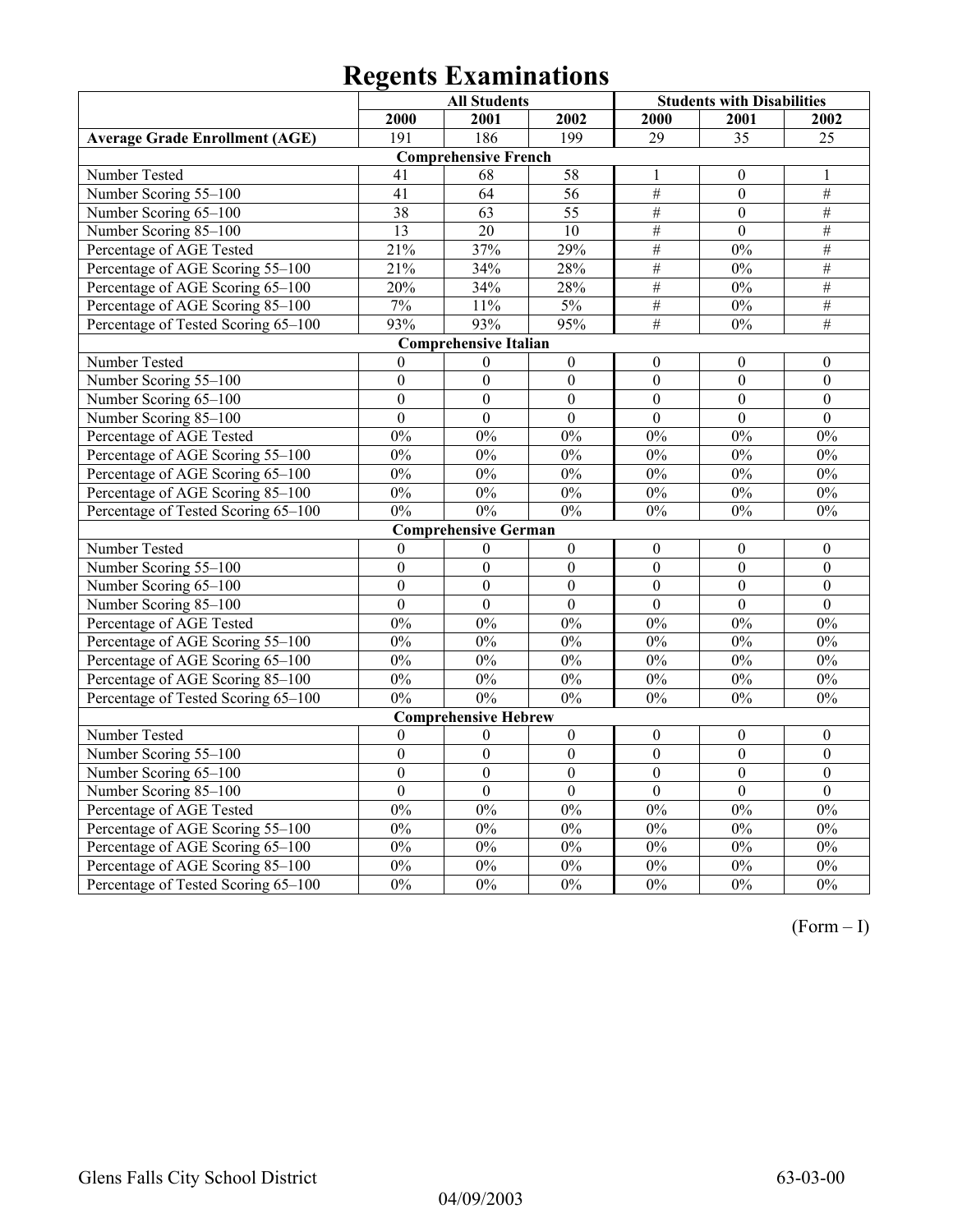|                                       |                | <b>All Students</b>        |              | <b>Students with Disabilities</b> |                |                  |  |  |
|---------------------------------------|----------------|----------------------------|--------------|-----------------------------------|----------------|------------------|--|--|
|                                       | 2000           | 2001                       | 2002         | 2000                              | 2001           | 2002             |  |  |
| <b>Average Grade Enrollment (AGE)</b> | 191            | 186                        | 199          | 29                                | 35             | 25               |  |  |
| <b>Comprehensive Spanish</b>          |                |                            |              |                                   |                |                  |  |  |
| Number Tested                         | 82             | 73                         | 75           |                                   | $\overline{2}$ | 3                |  |  |
| Number Scoring 55-100                 | 82             | 72                         | 72           | $\overline{H}$                    | $\#$           | #                |  |  |
| Number Scoring 65-100                 | 79             | 70                         | 69           | #                                 | #              | #                |  |  |
| Number Scoring 85-100                 | 35             | 34                         | 31           | #                                 | #              | #                |  |  |
| Percentage of AGE Tested              | 43%            | 39%                        | 38%          | $\#$                              | #              | $\#$             |  |  |
| Percentage of AGE Scoring 55-100      | 43%            | 39%                        | 36%          | $\#$                              | $\#$           | $\#$             |  |  |
| Percentage of AGE Scoring 65-100      | 41%            | 38%                        | 35%          | $\#$                              | #              | #                |  |  |
| Percentage of AGE Scoring 85-100      | 18%            | 18%                        | 16%          | #                                 | #              | #                |  |  |
| Percentage of Tested Scoring 65-100   | 96%            | 96%                        | 92%          | #                                 | #              | #                |  |  |
|                                       |                | <b>Comprehensive Latin</b> |              |                                   |                |                  |  |  |
| Number Tested                         | $\overline{0}$ | $\theta$                   | $\mathbf{0}$ | $\theta$                          | $\theta$       | $\boldsymbol{0}$ |  |  |
| Number Scoring 55-100                 | $\theta$       | $\theta$                   | $\theta$     | $\theta$                          | $\theta$       | $\theta$         |  |  |
| Number Scoring 65-100                 | $\mathbf{0}$   | $\boldsymbol{0}$           | $\theta$     | $\theta$                          | $\theta$       | $\theta$         |  |  |
| Number Scoring 85-100                 | $\theta$       | $\theta$                   | $\theta$     | $\theta$                          | $\theta$       | $\Omega$         |  |  |
| Percentage of AGE Tested              | $0\%$          | $0\%$                      | $0\%$        | $0\%$                             | $0\%$          | $0\%$            |  |  |
| Percentage of AGE Scoring 55-100      | $0\%$          | $0\%$                      | $0\%$        | $0\%$                             | $0\%$          | $0\%$            |  |  |
| Percentage of AGE Scoring 65-100      | $0\%$          | $0\%$                      | $0\%$        | 0%                                | $0\%$          | $0\%$            |  |  |
| Percentage of AGE Scoring 85-100      | $0\%$          | $0\%$                      | $0\%$        | 0%                                | $0\%$          | $0\%$            |  |  |
| Percentage of Tested Scoring 65-100   | $0\%$          | $0\%$                      | $0\%$        | $0\%$                             | $0\%$          | $0\%$            |  |  |

 $(Form - J)$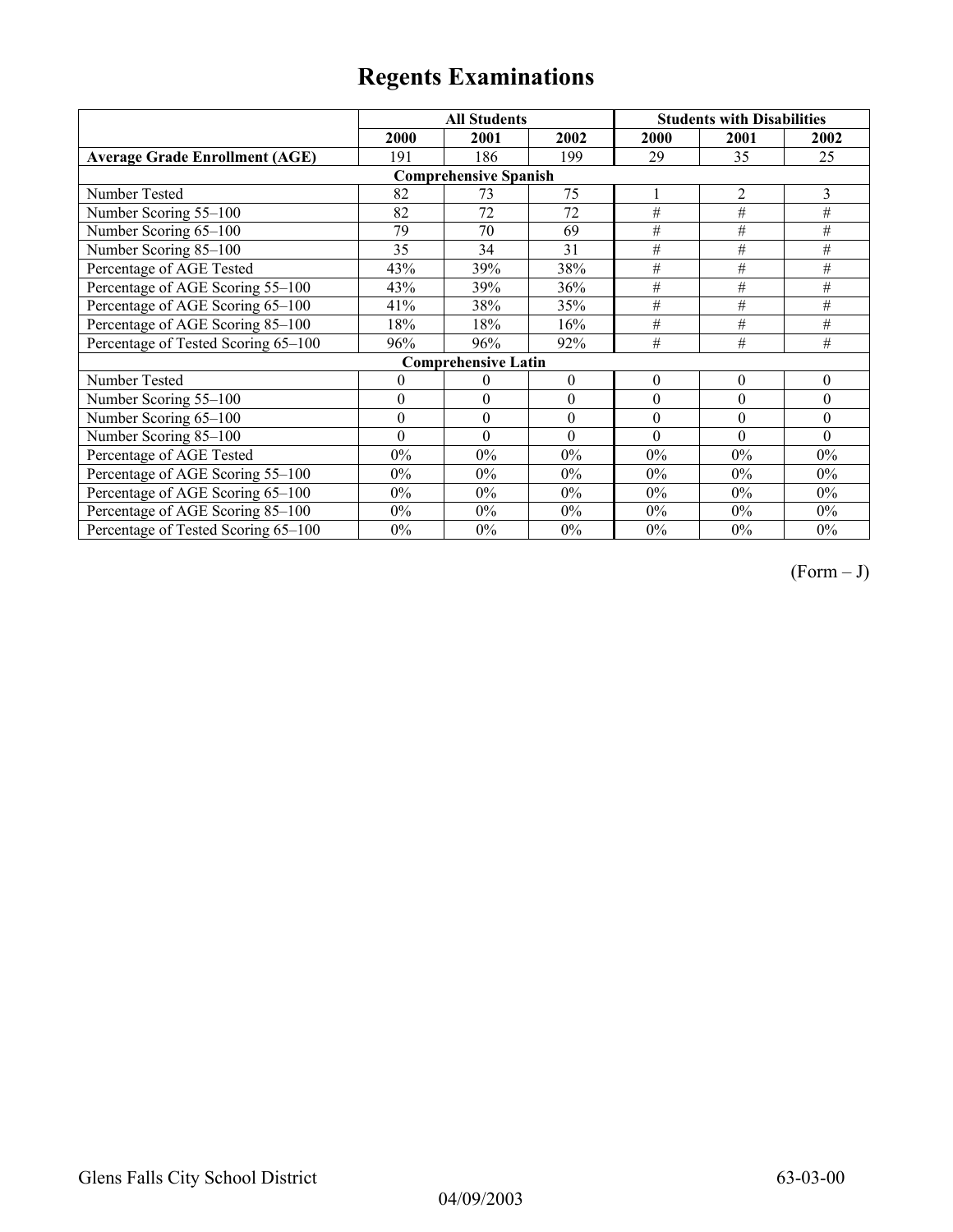|                                           | <b>All Students</b>                          |                  |                  | <b>Students with Disabilities</b> |                  |                  |  |  |
|-------------------------------------------|----------------------------------------------|------------------|------------------|-----------------------------------|------------------|------------------|--|--|
|                                           | 2000                                         | 2001             | 2002             | 2000                              | 2001             | 2002             |  |  |
| <b>Average Grade Enrollment (AGE)</b>     | 191                                          | 186              | 199              | 29                                | 35               | 25               |  |  |
|                                           | <b>Sequential Mathematics, Course II</b>     |                  |                  |                                   |                  |                  |  |  |
| Number Tested                             | 139                                          | 150              | 188              | 4                                 | 3                | 3                |  |  |
| Number Scoring 55-100                     | 108                                          | 114              | 117              | $\#$                              | $\overline{\#}$  | $\#$             |  |  |
| Number Scoring 65-100                     | 93                                           | 95               | 96               | $\overline{\#}$                   | $\overline{\#}$  | $\overline{\#}$  |  |  |
| Number Scoring 85-100                     | $\overline{37}$                              | $\overline{45}$  | $\overline{23}$  | $\#$                              | $\overline{\#}$  | $\#$             |  |  |
| Percentage of AGE Tested                  | 73%                                          | 81%              | 94%              | $\#$                              | $\#$             | $\#$             |  |  |
| Percentage of AGE Scoring 55-100          | 57%                                          | 61%              | 59%              | $\#$                              | $\#$             | $\#$             |  |  |
| Percentage of AGE Scoring 65-100          | 49%                                          | 51%              | 48%              | #                                 | $\overline{\#}$  | #                |  |  |
| Percentage of AGE Scoring 85-100          | 19%                                          | 24%              | 12%              | $\#$                              | $\#$             | $\overline{\#}$  |  |  |
| Percentage of Tested Scoring 65-100       | 67%                                          | 63%              | 51%              | $\overline{\#}$                   | $\overline{\#}$  | $\overline{\#}$  |  |  |
| <b>Sequential Mathematics, Course III</b> |                                              |                  |                  |                                   |                  |                  |  |  |
| Number Tested                             | 105                                          | 100              | 99               | 1                                 | $\boldsymbol{0}$ | $\overline{2}$   |  |  |
| Number Scoring 55-100                     | 90                                           | 90               | 90               | #                                 | $\overline{0}$   | $\overline{\#}$  |  |  |
| Number Scoring 65-100                     | 82                                           | 79               | 83               | #                                 | $\theta$         | $\#$             |  |  |
| Number Scoring 85-100                     | 43                                           | $\overline{39}$  | 47               | #                                 | $\mathbf{0}$     | #                |  |  |
| Percentage of AGE Tested                  | 55%                                          | 54%              | 50%              | #                                 | $0\%$            | $\#$             |  |  |
| Percentage of AGE Scoring 55-100          | 47%                                          | 48%              | 45%              | $\overline{\#}$                   | 0%               | #                |  |  |
| Percentage of AGE Scoring 65-100          | 43%                                          | 42%              | 42%              | $\overline{\#}$                   | $0\%$            | #                |  |  |
| Percentage of AGE Scoring 85-100          | 23%                                          | 21%              | 24%              | #                                 | $0\%$            | $\overline{\#}$  |  |  |
| Percentage of Tested Scoring 65-100       | 78%                                          | 79%              | 84%              | #                                 | 0%               | $\overline{\#}$  |  |  |
|                                           | Mathematics B (first administered June 2001) |                  |                  |                                   |                  |                  |  |  |
| Number Tested                             |                                              | $\boldsymbol{0}$ | $\boldsymbol{0}$ |                                   | $\boldsymbol{0}$ | $\boldsymbol{0}$ |  |  |
| Number Scoring 55-100                     |                                              | $\boldsymbol{0}$ | $\boldsymbol{0}$ |                                   | $\mathbf{0}$     | $\boldsymbol{0}$ |  |  |
| Number Scoring 65-100                     |                                              | $\boldsymbol{0}$ | $\boldsymbol{0}$ |                                   | $\boldsymbol{0}$ | $\boldsymbol{0}$ |  |  |
| Number Scoring 85-100                     |                                              | $\mathbf{0}$     | $\mathbf{0}$     |                                   | $\theta$         | $\mathbf{0}$     |  |  |
| Percentage of AGE Tested                  |                                              | 0%               | $0\%$            |                                   | $0\%$            | $0\%$            |  |  |
| Percentage of AGE Scoring 55-100          |                                              | 0%               | $0\%$            |                                   | $0\%$            | $0\%$            |  |  |
| Percentage of AGE Scoring 65-100          |                                              | 0%               | $0\%$            |                                   | $0\%$            | $0\%$            |  |  |
| Percentage of AGE Scoring 85-100          |                                              | $0\%$            | $0\%$            |                                   | $0\%$            | $0\%$            |  |  |
| Percentage of Tested Scoring 65-100       |                                              | $0\%$            | $0\%$            |                                   | $0\%$            | $0\%$            |  |  |

 $(Form - K)$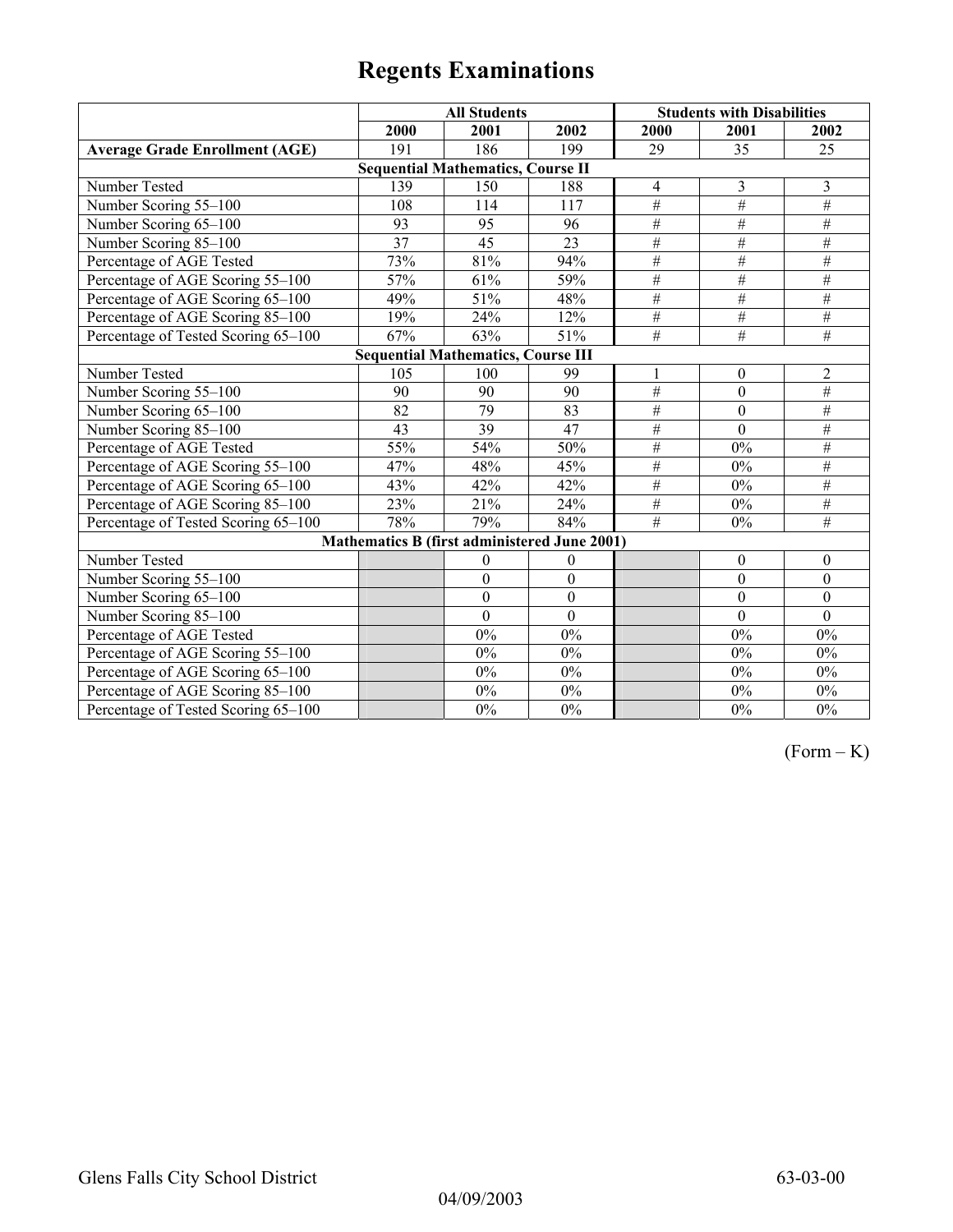|                                       | <b>All Students</b> |                                                   |                  |                  | <b>Students with Disabilities</b> |                  |
|---------------------------------------|---------------------|---------------------------------------------------|------------------|------------------|-----------------------------------|------------------|
|                                       | 2000                | 2001                                              | 2002             | 2000             | 2001                              | 2002             |
| <b>Average Grade Enrollment (AGE)</b> | 191                 | 186                                               | 199              | 29               | 35                                | 25               |
|                                       |                     | Earth Science (last administered January 2001)    |                  |                  |                                   |                  |
| Number Tested                         | $\theta$            | $\theta$                                          |                  | $\theta$         | $\theta$                          |                  |
| Number Scoring 55-100                 | $\overline{0}$      | $\overline{0}$                                    |                  | $\overline{0}$   | $\mathbf{0}$                      |                  |
| Number Scoring 65-100                 | $\mathbf{0}$        | $\boldsymbol{0}$                                  |                  | $\mathbf{0}$     | $\mathbf{0}$                      |                  |
| Number Scoring 85-100                 | $\overline{0}$      | $\boldsymbol{0}$                                  |                  | $\mathbf{0}$     | $\mathbf{0}$                      |                  |
| Percentage of AGE Tested              | 0%                  | 0%                                                |                  | 0%               | $0\%$                             |                  |
| Percentage of AGE Scoring 55-100      | $0\%$               | $0\%$                                             |                  | 0%               | $0\%$                             |                  |
| Percentage of AGE Scoring 65-100      | $0\%$               | $0\%$                                             |                  | 0%               | $0\%$                             |                  |
| Percentage of AGE Scoring 85-100      | $0\%$               | $0\%$                                             |                  | $0\%$            | $0\%$                             |                  |
| Percentage of Tested Scoring 65-100   | 0%                  | 0%                                                |                  | 0%               | $0\%$                             |                  |
|                                       |                     | <b>Biology (last administered January 2001)</b>   |                  |                  |                                   |                  |
| Number Tested                         | 129                 | 2                                                 |                  | 11               | $\boldsymbol{0}$                  |                  |
| Number Scoring 55-100                 | 112                 | #                                                 |                  | 6                | $\theta$                          |                  |
| Number Scoring 65-100                 | 100                 | $\#$                                              |                  | 5                | $\mathbf{0}$                      |                  |
| Number Scoring 85-100                 | 34                  | #                                                 |                  | $\overline{2}$   | $\mathbf{0}$                      |                  |
| Percentage of AGE Tested              | 68%                 | $\#$                                              |                  | 38%              | $0\%$                             |                  |
| Percentage of AGE Scoring 55-100      | 59%                 | $\overline{\#}$                                   |                  | 21%              | $0\%$                             |                  |
| Percentage of AGE Scoring 65-100      | 52%                 | #                                                 |                  | 17%              | $0\%$                             |                  |
| Percentage of AGE Scoring 85-100      | 18%                 | $\#$                                              |                  | 7%               | 0%                                |                  |
| Percentage of Tested Scoring 65-100   | 78%                 | #                                                 |                  | 45%              | $0\%$                             |                  |
|                                       |                     | <b>Chemistry (last administered January 2002)</b> |                  |                  |                                   |                  |
| Number Tested                         | 71                  | 82                                                | $\theta$         | $\boldsymbol{0}$ | 1                                 | $\theta$         |
| Number Scoring 55-100                 | 71                  | 82                                                | $\boldsymbol{0}$ | $\boldsymbol{0}$ | $\overline{\#}$                   | $\boldsymbol{0}$ |
| Number Scoring 65-100                 | $\overline{70}$     | 76                                                | $\boldsymbol{0}$ | $\boldsymbol{0}$ | #                                 | $\boldsymbol{0}$ |
| Number Scoring 85-100                 | 43                  | 33                                                | $\theta$         | $\theta$         | $\overline{\#}$                   | $\theta$         |
| Percentage of AGE Tested              | 37%                 | 44%                                               | 0%               | $0\%$            | $\#$                              | $0\%$            |
| Percentage of AGE Scoring 55-100      | 37%                 | 44%                                               | $0\%$            | 0%               | $\overline{\#}$                   | $0\%$            |
| Percentage of AGE Scoring 65-100      | 37%                 | 41%                                               | $0\%$            | $0\%$            | #                                 | $0\%$            |
| Percentage of AGE Scoring 85-100      | 23%                 | 18%                                               | $0\%$            | 0%               | $\#$                              | $0\%$            |
| Percentage of Tested Scoring 65-100   | 99%                 | 93%                                               | $0\%$            | $0\%$            | $\#$                              | $0\%$            |

 $(Form - L)$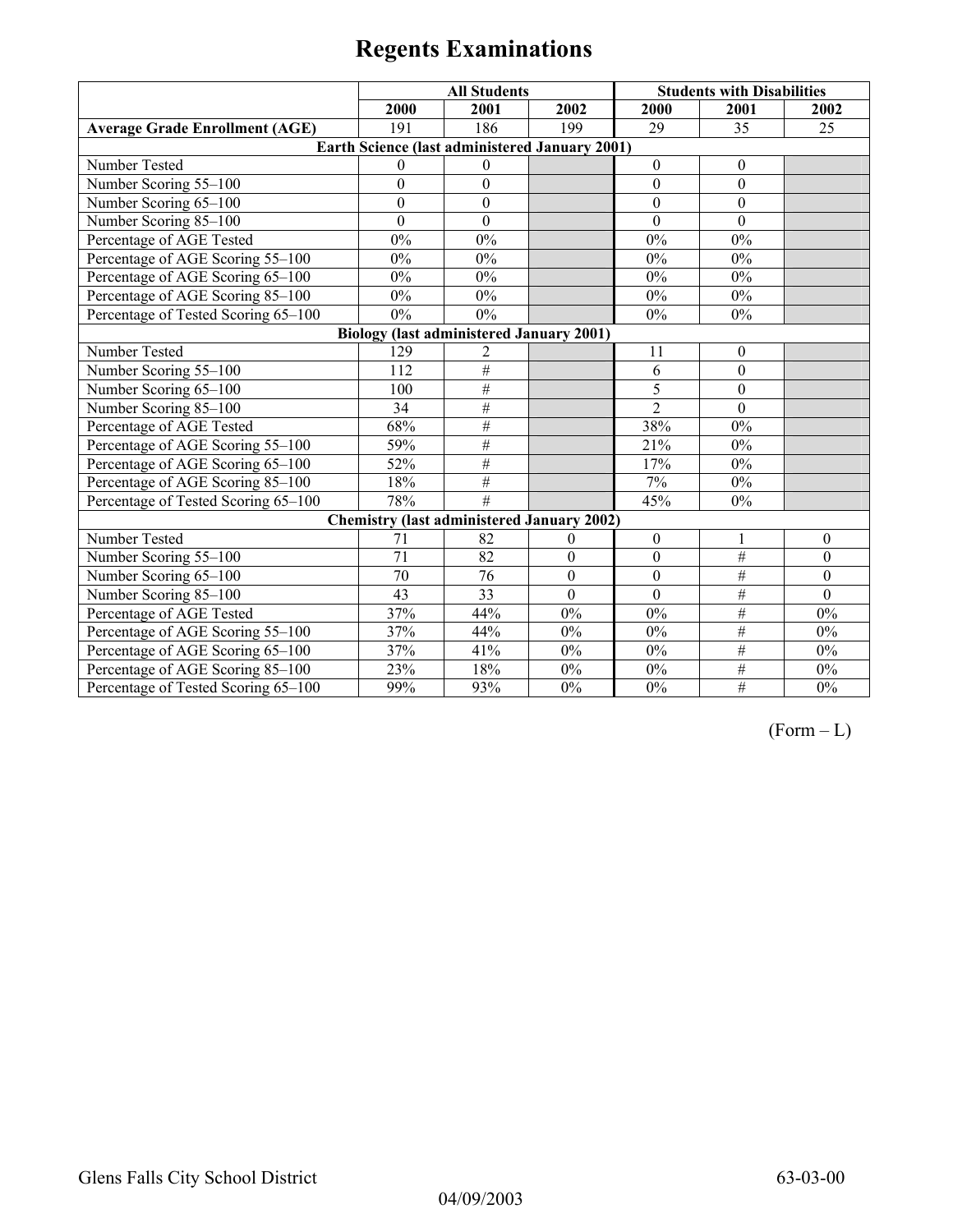|                                                           | <b>All Students</b> |                                          |                                                                |                | <b>Students with Disabilities</b> |                  |  |
|-----------------------------------------------------------|---------------------|------------------------------------------|----------------------------------------------------------------|----------------|-----------------------------------|------------------|--|
|                                                           | 2000                | 2001                                     | 2002                                                           | 2000           | 2001                              | 2002             |  |
| <b>Average Grade Enrollment (AGE)</b>                     | 191                 | 186                                      | 199                                                            | 29             | 35                                | 25               |  |
|                                                           |                     | Physics (last administered January 2002) |                                                                |                |                                   |                  |  |
| Number Tested                                             | 54                  | 61                                       | $\theta$                                                       | 3              | $\boldsymbol{0}$                  | $\boldsymbol{0}$ |  |
| Number Scoring 55-100                                     | $\overline{54}$     | 61                                       | $\mathbf{0}$                                                   | $\#$           | $\mathbf{0}$                      | $\mathbf{0}$     |  |
| Number Scoring 65-100                                     | 53                  | 60                                       | $\boldsymbol{0}$                                               | $\#$           | $\boldsymbol{0}$                  | $\boldsymbol{0}$ |  |
| Number Scoring 85-100                                     | 33                  | 38                                       | $\mathbf{0}$                                                   | $\#$           | $\Omega$                          | $\theta$         |  |
| Percentage of AGE Tested                                  | 28%                 | 33%                                      | $0\%$                                                          | #              | 0%                                | $0\%$            |  |
| Percentage of AGE Scoring 55-100                          | 28%                 | 33%                                      | $0\%$                                                          | $\#$           | 0%                                | $0\%$            |  |
| Percentage of AGE Scoring 65-100                          | 28%                 | 32%                                      | $0\%$                                                          | $\#$           | $0\%$                             | $0\%$            |  |
| Percentage of AGE Scoring 85-100                          | 17%                 | 20%                                      | 0%                                                             | $\#$           | $0\%$                             | $0\%$            |  |
| Percentage of Tested Scoring 65-100                       | 98%                 | 98%                                      | $0\%$                                                          | $\overline{H}$ | 0%                                | 0%               |  |
| Physical Setting/Chemistry (first administered June 2002) |                     |                                          |                                                                |                |                                   |                  |  |
| Number Tested                                             |                     |                                          | 92                                                             |                |                                   |                  |  |
| Number Scoring 55-100                                     |                     |                                          | 89                                                             |                |                                   | #                |  |
| Number Scoring 65-100                                     |                     |                                          | 72                                                             |                |                                   | $\#$             |  |
| Number Scoring 85-100                                     |                     |                                          | $\overline{4}$                                                 |                |                                   | $\#$             |  |
| Percentage of AGE Tested                                  |                     |                                          | 46%                                                            |                |                                   | #                |  |
| Percentage of AGE Scoring 55-100                          |                     |                                          | 45%                                                            |                |                                   | $\#$             |  |
| Percentage of AGE Scoring 65-100                          |                     |                                          | 36%                                                            |                |                                   | #                |  |
| Percentage of AGE Scoring 85-100                          |                     |                                          | 2%                                                             |                |                                   | $\#$             |  |
| Percentage of Tested Scoring 65-100                       |                     |                                          | 78%                                                            |                |                                   | #                |  |
|                                                           |                     |                                          | <b>Physical Setting/Physics (first administered June 2002)</b> |                |                                   |                  |  |
| Number Tested                                             |                     |                                          | 61                                                             |                |                                   |                  |  |
| Number Scoring 55-100                                     |                     |                                          | 53                                                             |                |                                   | $\overline{\#}$  |  |
| Number Scoring 65-100                                     |                     |                                          | 45                                                             |                |                                   | #                |  |
| Number Scoring 85-100                                     |                     |                                          | 20                                                             |                |                                   | $\#$             |  |
| Percentage of AGE Tested                                  |                     |                                          | 31%                                                            |                |                                   | $\#$             |  |
| Percentage of AGE Scoring 55-100                          |                     |                                          | 27%                                                            |                |                                   | $\overline{\#}$  |  |
| Percentage of AGE Scoring 65-100                          |                     |                                          | 23%                                                            |                |                                   | #                |  |
| Percentage of AGE Scoring 85-100                          |                     |                                          | 10%                                                            |                |                                   | #                |  |
| Percentage of Tested Scoring 65-100                       |                     |                                          | 74%                                                            |                |                                   | #                |  |

(Form – M)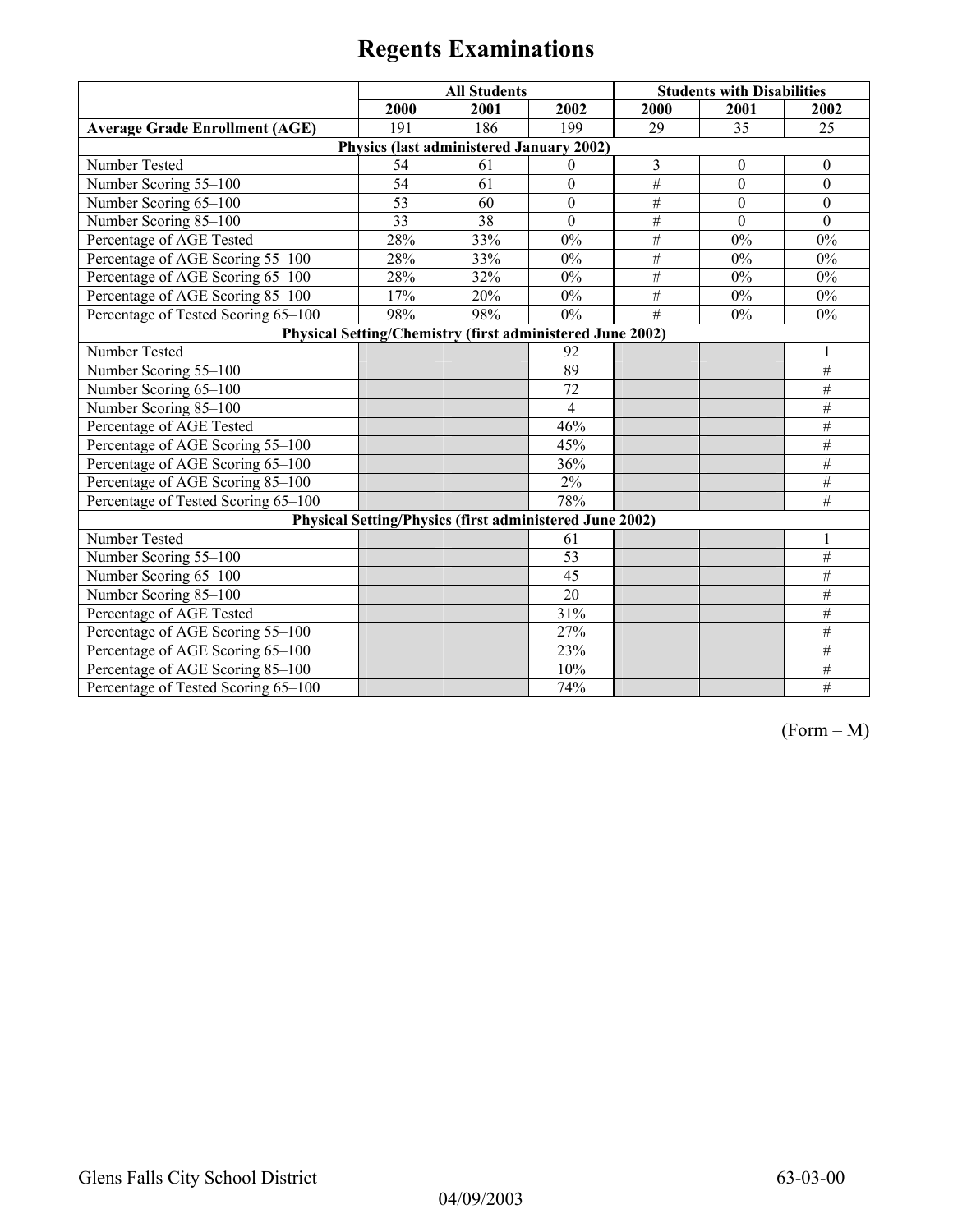## **Introduction to Occupations Examination**

|                                   | 1999–2000         |           | 2000-2001         |           | $2001 - 2002$     |           |
|-----------------------------------|-------------------|-----------|-------------------|-----------|-------------------|-----------|
|                                   | <b>No. Tested</b> | % Passing | <b>No. Tested</b> | % Passing | <b>No. Tested</b> | % Passing |
| <b>General-Education Students</b> |                   | 100%      |                   | 100%      |                   | 100%      |
| <b>Students with Disabilities</b> |                   |           |                   |           |                   |           |

On school reports, 1999–2000 and 2000–2001 data are for all students with disabilities enrolled in the school. District reports contain data for all students with disabilities enrolled in the district for the 1999–2000, 2000–2001, and 2001–2002 school years.

### **Elementary-Level Social Studies**

|                 |                                   | <b>Number</b><br><b>Tested</b> | $%$ at<br><b>Level 1</b> | $%$ at<br><b>Level 2</b> | $%$ at<br>Level 3 | $%$ at<br><b>Level 4</b> |
|-----------------|-----------------------------------|--------------------------------|--------------------------|--------------------------|-------------------|--------------------------|
|                 | General-Education Students        | ר ז                            | $0\%$                    | $1\%$                    | 49%               | 50%                      |
| <b>Nov 2001</b> | <b>Students with Disabilities</b> |                                | 8%                       | $7\%$                    | 75%               | $0\%$                    |
|                 | All Students                      | 184                            | $1\%$                    | 2%                       | 51%               | 47%                      |

### **Middle-Level Social Studies**

|                  |                                   | <b>Number</b><br><b>Tested</b> | $%$ at<br>Level 1 | $%$ at<br>Level 2 | $%$ at<br>Level 3 | $%$ at<br>Level 4 |
|------------------|-----------------------------------|--------------------------------|-------------------|-------------------|-------------------|-------------------|
|                  | <b>General-Education Students</b> | 202                            | $0\%$             | 16%               | 58%               | 25%               |
| <b>June 2002</b> | <b>Students with Disabilities</b> | 34                             | 3%                | 74%               | 21%               | 3%                |
|                  | All Students                      | 236                            | $1\%$             | 24%               | 53%               | 22%               |

 $(Form - N)$